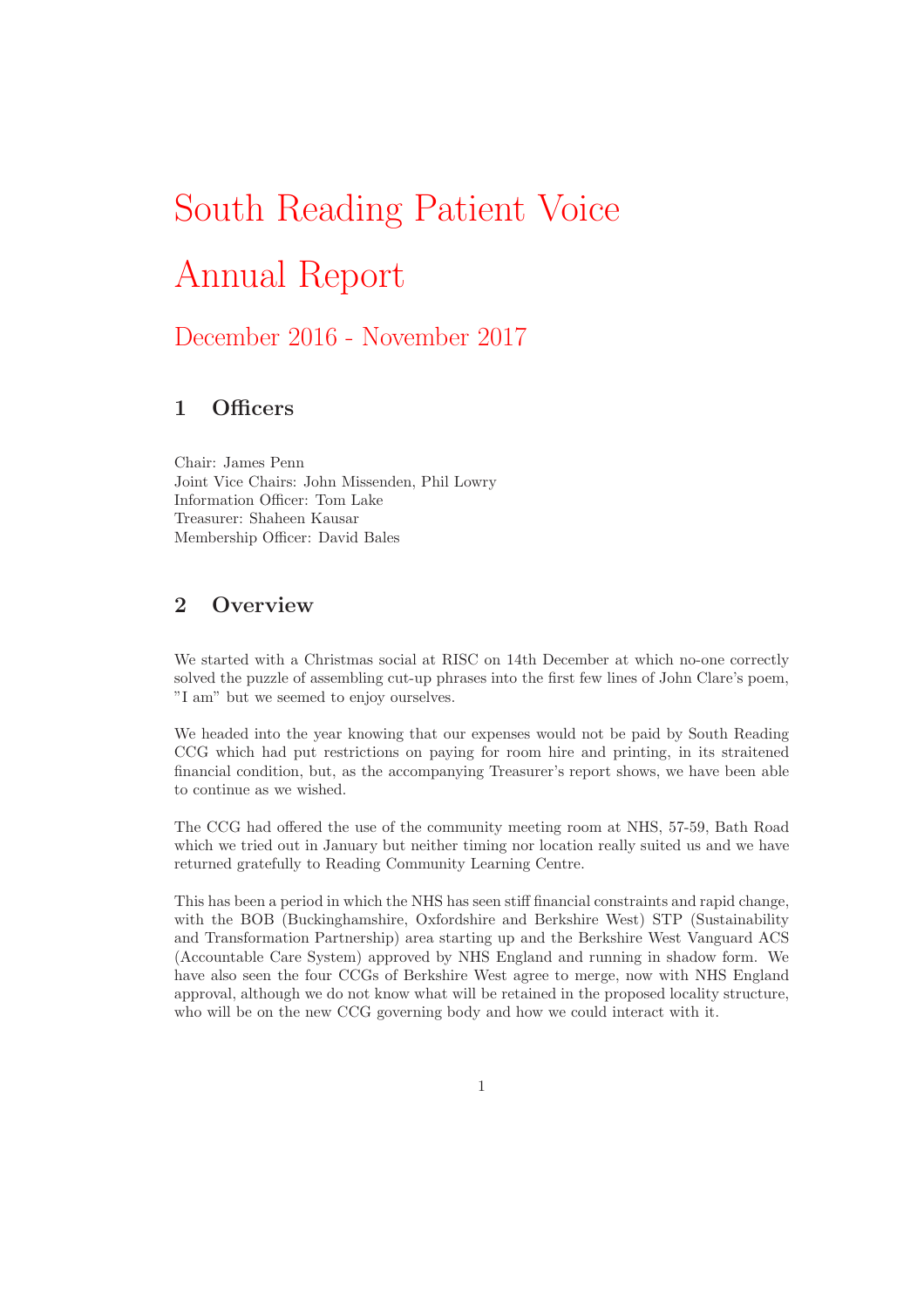We have seen a good deal of change in GP practices, with Melrose practice taking over the patients of London Road practice, which closed, Milman Road Health Centre becoming a single practice, University Health Centre amalgamating with Whitley Villa and firming plans to build a health centre for South Reading practice, which it is also due to join with. We have seen the Tilehurst branch of Dr Kumar's former Milman Road practice close as well as the the announcement of the proposed closure of the Whitley Wood branch of the Overdown Road practice. The practices not associated with the University Health Centre have formed an alliance with three clusters which will be set up as a company limited by shares, and which forms the basis for organising extended hours and services.

Building works at Milman Road, Melrose and Longbarn Lane practices have suggest that GP facilities are being improved. With a shortage of GPs we are seeing more nurses, health care assistants, pharmacists and potentially physicians associates in GP practices, and hope that they will integrate well into patient care. I think we are all grateful not to have experienced the difficulties seen at the One Medical Group run practices in North and West Reading CCG area.

#### 3 PPGs

There are now 16 GP practices in the South Reading CCG area, and 10 of those appear to have face-to-face patient participation groups. Of those we have regular representation from 5 of those practices plus several others.

We have been very encouraged by the good start to the new patient participation group at the Milman Road Health Centre (Dr Mittal and Partners) and correspondingly disappointed that the patient participation group at Chatham Street, whose emergence we had been following closely, has not been established up to this point.

The absence of face-to-face groups from 6 practices is disappointing as is the absence of regular representation from 5 practices with such groups.

#### 4 Presentations and Discussions

On 25th January 2017 we had a discussion on the outlook for 2017 and the STP.

On 22nd February 2017 we heard a very good talk about Latent TB and the work being done on detecting and curing cases in South Reading from Linda Dobrasczyk. We also discussed the CCGs 2-year plan and the need for cost savings it implied.

On 29th March 2017 we heard about the Connected Care programme, which allows access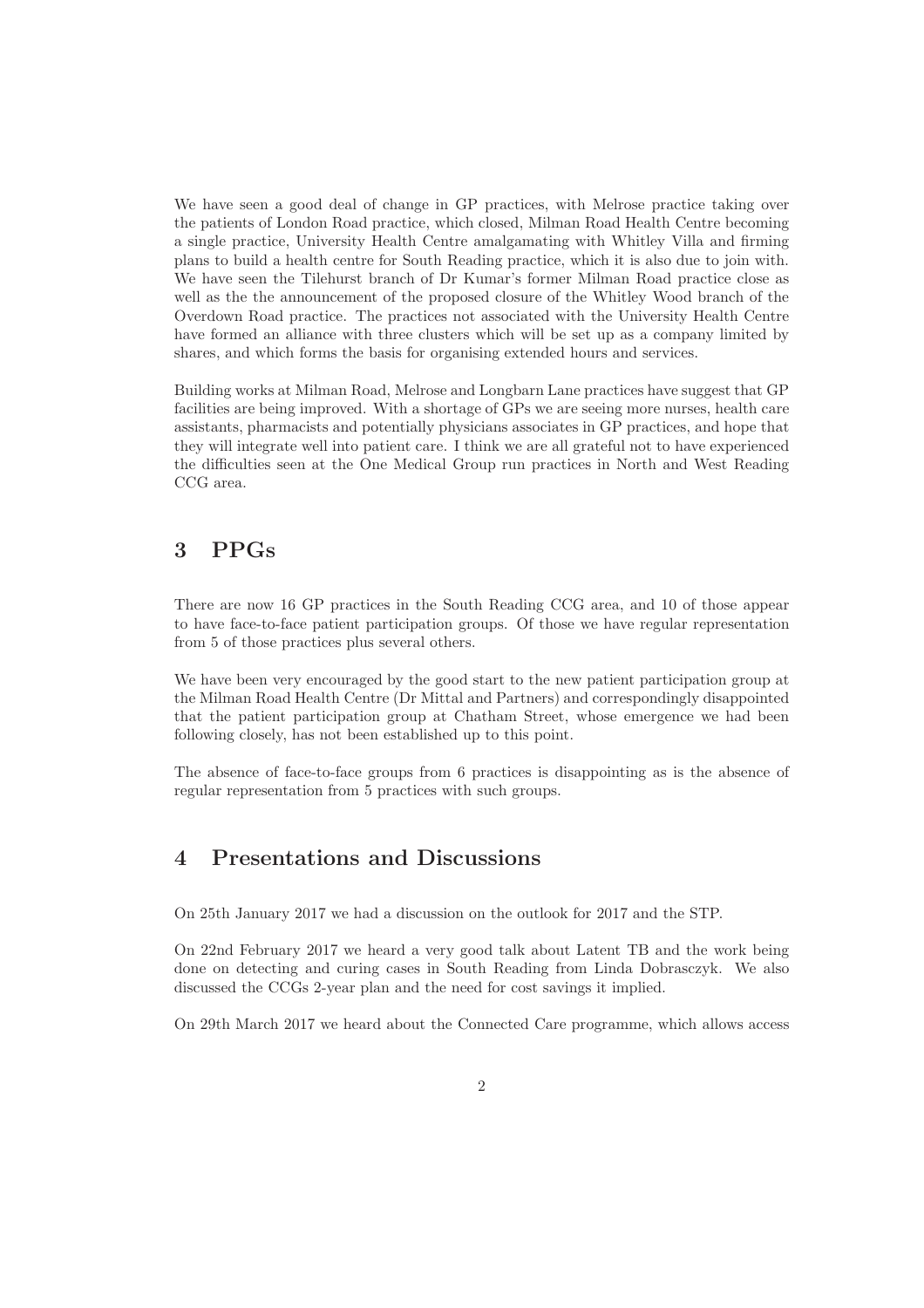to GP records from hospital and other GP practices, enabling flexible arrangements for extended hours and extended GP services.

On 26 April 2017, we discussed the importance of Health and Social Care in the recently called election. We hoped to hold a hustings on Health and Social Care but it was not possible to arrange this.

On 31 May 2017 we heard from Nisha Sharma and Chris Cowap about the Macmillan Cancer Education in the Community programme and how this was to be developed in South Reading. We have maintained links with Nisha Sharma and undertaken joint activities since.

On 28 June 2017 Dr Thava, Karen Grannum and Amy Hutchings joined us. Dr Thava engaged the members present in a lively discussion about the challenges facing the CCG and the way in which the ACS could engage with patients and the public, throwing the latter down as a challenge to the group.

On 26 July 2017 we heard from Lynda McAdam and Katy Beckford about the range of community nursing services, which proved a revelation to most members.

On 27 September 2017 we heard from David Cooper, recent ex-Lead Governor of the Royal Berkshire Hospital about the governance of the hospital trust, and how the unwritten role of the governors was to regulate relationships within the hospital.

On 25th October 2017 we heard from committee members of the local charity Arthritis Matters about their experiences as sufferers from rheumatic disorders and advances in treatments that have helped them.

Lastly on 29th November we shall hear about the work of Age UK, Reading and hold our AGM.

### 5 Other Activities

We have encouraged members to attend the meetings in public of the CCG, the Reading Health and Wellbeing Board, and the Primary Care Commissioning Committee, and to follow the progress of the STP and ACS.

We manned stalls during the year at an RVA event in Broad Street and at the East Reading Festival, jointly with Nisha Sharma, Chris Cowap and the Macmillan Cancer Education in the Community project. We have also given voluntary support to the Homeless Health Needs Survey carried out by Reading Borough Council.

We put forward to the CCG queries about the STP and ACS, which appeared to encourage the CCG to add a session on these topics to its public meeting on 9 March 2017.